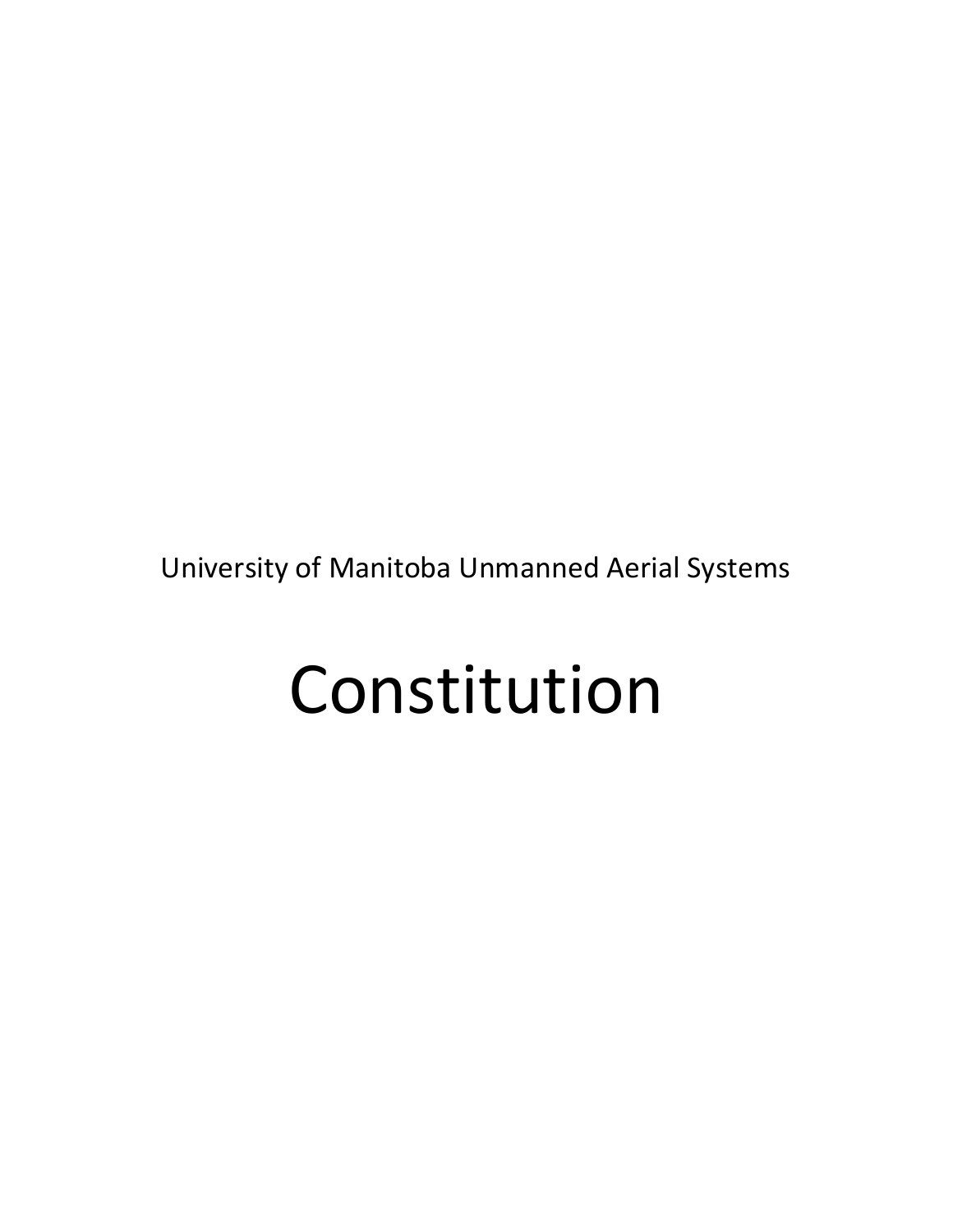# Table of Contents

- **Article I: Name of Organization**
- **Article II: Purpose**
- **Article III: Membership**
- **Article IV: Executive**
- **Article V: Finances**
- **Article VI: General Meetings**
- **Article VII: Emergency Meetings**
- **Article VIII: Compliance with UMSU and UMSU Clubs Policies and Procedures**
- **Article IX: Executive Elections and Terms of Office**
- **Article X: Transition of the Executive**
- **Article XI: Amendments to the Constitution**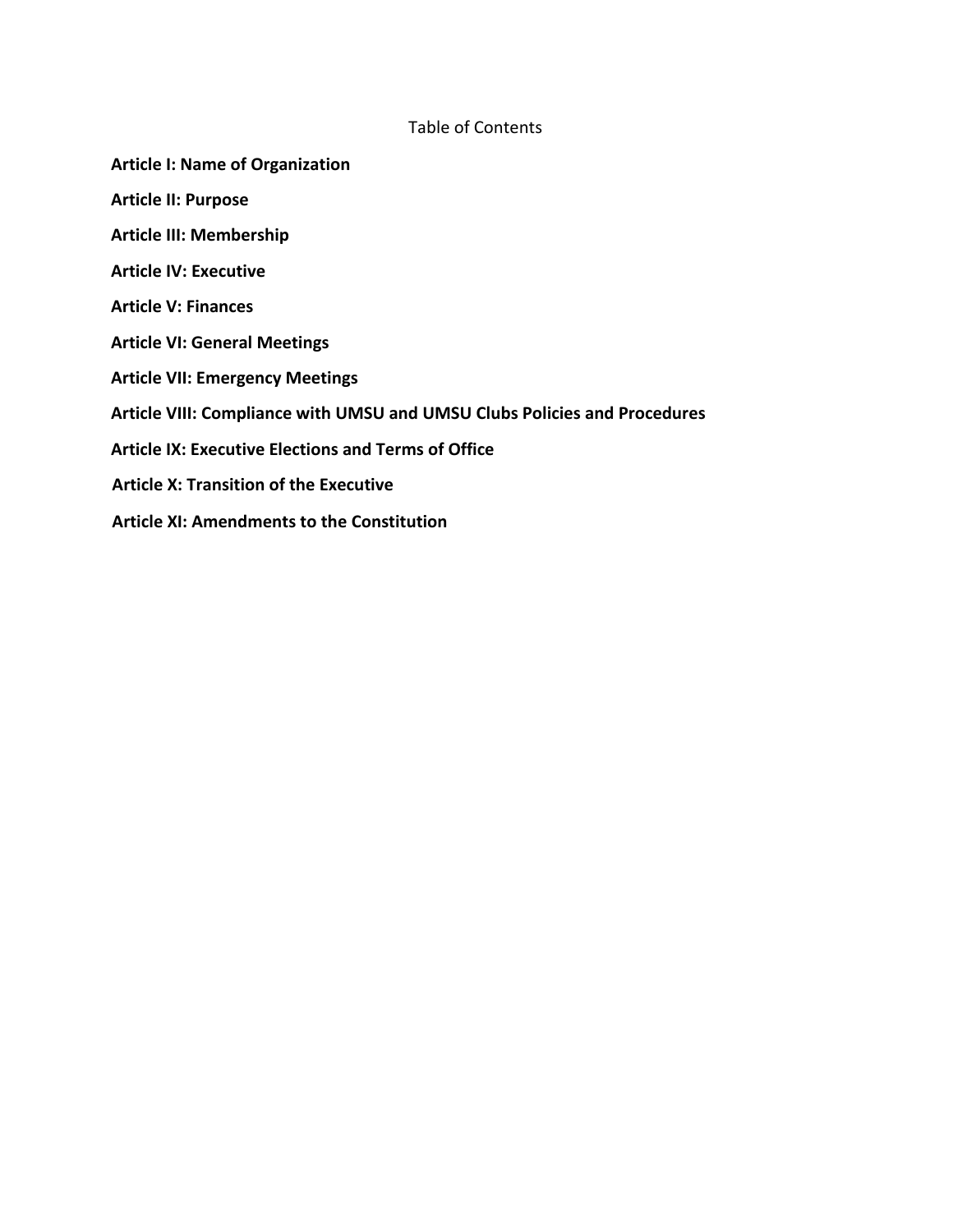# **Article I: Name of Organization**

1.1 The official name of the organization will be the University of Manitoba Unmanned Aerial Systems

1.2 The University of Manitoba Unmanned Aerial Systems may be referred to by the acronym UMUAS.

#### **Article II: Purpose**

The purpose of the UMUAS will be to compete in the Unmanned Systems Canada (USC) 2022 Student Unmanned Aircraft Systems (UAS) Competition.

## **Article III: Membership**

3.1 Membership in UMUAS is open to all undergraduate students and graduated students of the University of Manitoba, so long as no less than two-thirds of the club is undergraduate students.

3.2 The term of membership for the UMUAS will be from September 1 – August 31 each year.

3.3 Each member shall be afforded the following rights through membership in UMUAS.

3.3.1 The right to participate and vote in group elections and meetings.

3.3.2 The right to communicate and to discuss and explore all ideas.

3.3.3 The right to organize/engage in activities/events that are reasonable and lawful.

3.4 Each member shall possess the following responsibilities relative to participation in UMUAS

3.4.1 Support the purpose of the organization.

3.4.2 Uphold the values of the organization.

3.4.3 Contribute constructively to the programs and activities offered by the organization.

3.4.4 Attend general meetings.

3.4.5 Abide by the constitution and subsequent official organizational documents.

3.4.6 Respect the rights of peers and fellow members.

3.4.7 Abide by University of Manitoba policies, procedures, and guidelines.

3.5 The UMUAS will collect a mandatory membership fee from each member each year. This fee will propose as part of the operating budget presented to general members for approval at a valid general meeting.

3.6 The UMUAS values and respects the personal information of its members. The UMUAS secures its member's information at all times and will not supply names or other confidential information to third parties.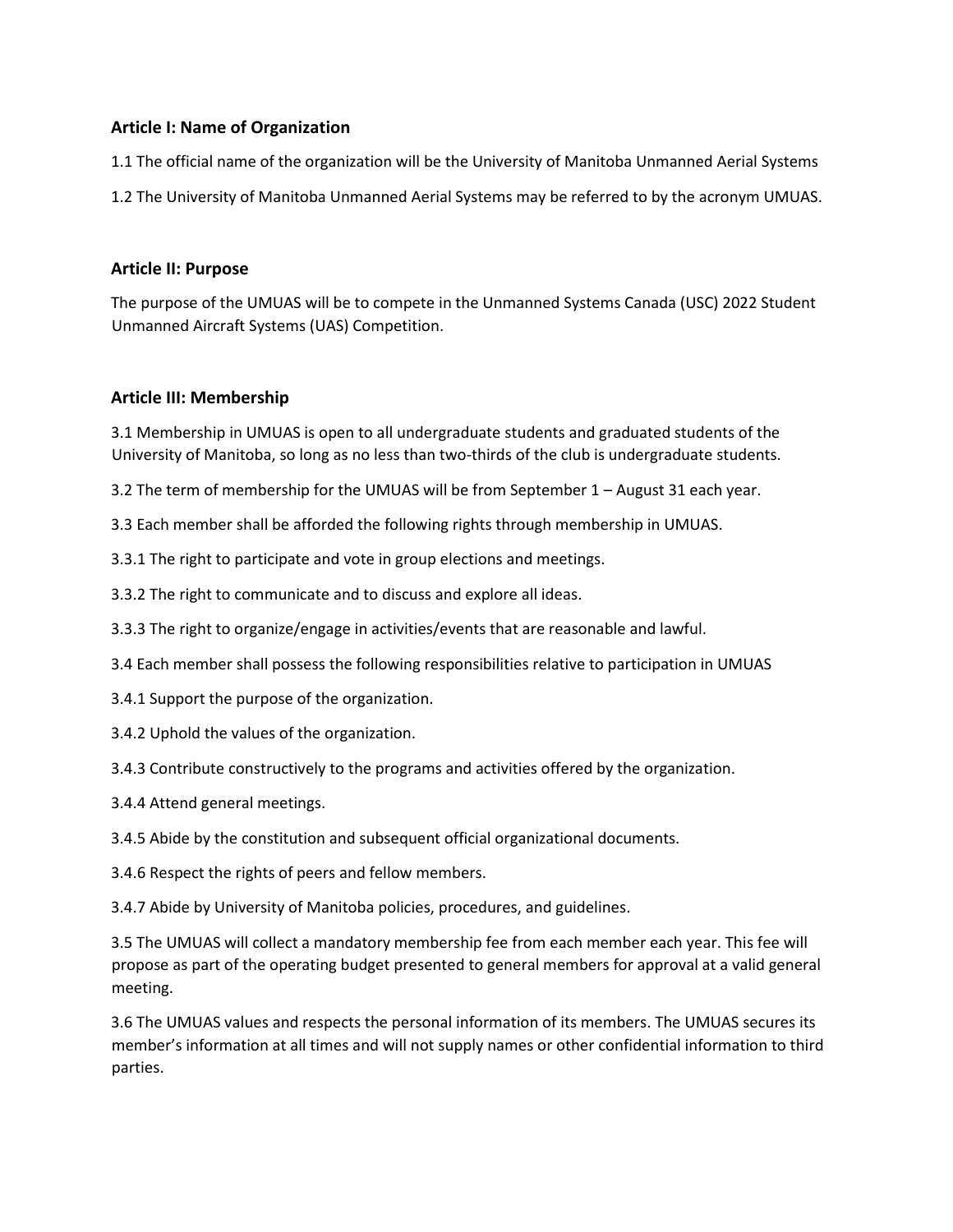3.7 The UMUAS will protect the privacy of member information and must use it only for the delivery of service and not for commercial gain.

#### **Article IV: Executive**

The executives of the organization shall include

- 1. Team Captain
	- a. Manage the whole organization
	- b. Be the contact person for UMSU
	- c. Act as a signing authority for UMUAS
- 2. Electrical Lead
	- a. Manage the electrical section
- 3. Mechanical Lead
	- a. Manage the mechanical section
- 4. Interfacing Lead
	- a. Manage the interfacing section
- 5. Mechanical Co-Lead
	- a. Help the Mechanical Lead to manage the mechanical section
- 6. Project Manager
	- a. Arrange the project documents and project schedule
- 7. Financial Manager
	- a. Manage the organization funds
	- b. Act as a signing authority for UMUAS
- 8. Pilot
	- a. Control the unmanned aerial systems

#### **Article V: Finances**

5.1 The funds of the organization shall be expended pursuant to the operating budget approved by the general membership at a valid general meeting

5.2 All Budgets shall be prepared by the team captain or section leads in accordance with the organization's priorities as determined by the executive committee in consultation with general members at a valid general meeting.

5.3 Financial Manager shall submit the reimbursement form to the faculty financial assistant.

#### **Article VI: General Meetings**

6.1 The purpose of general meeting is to update the information of each section.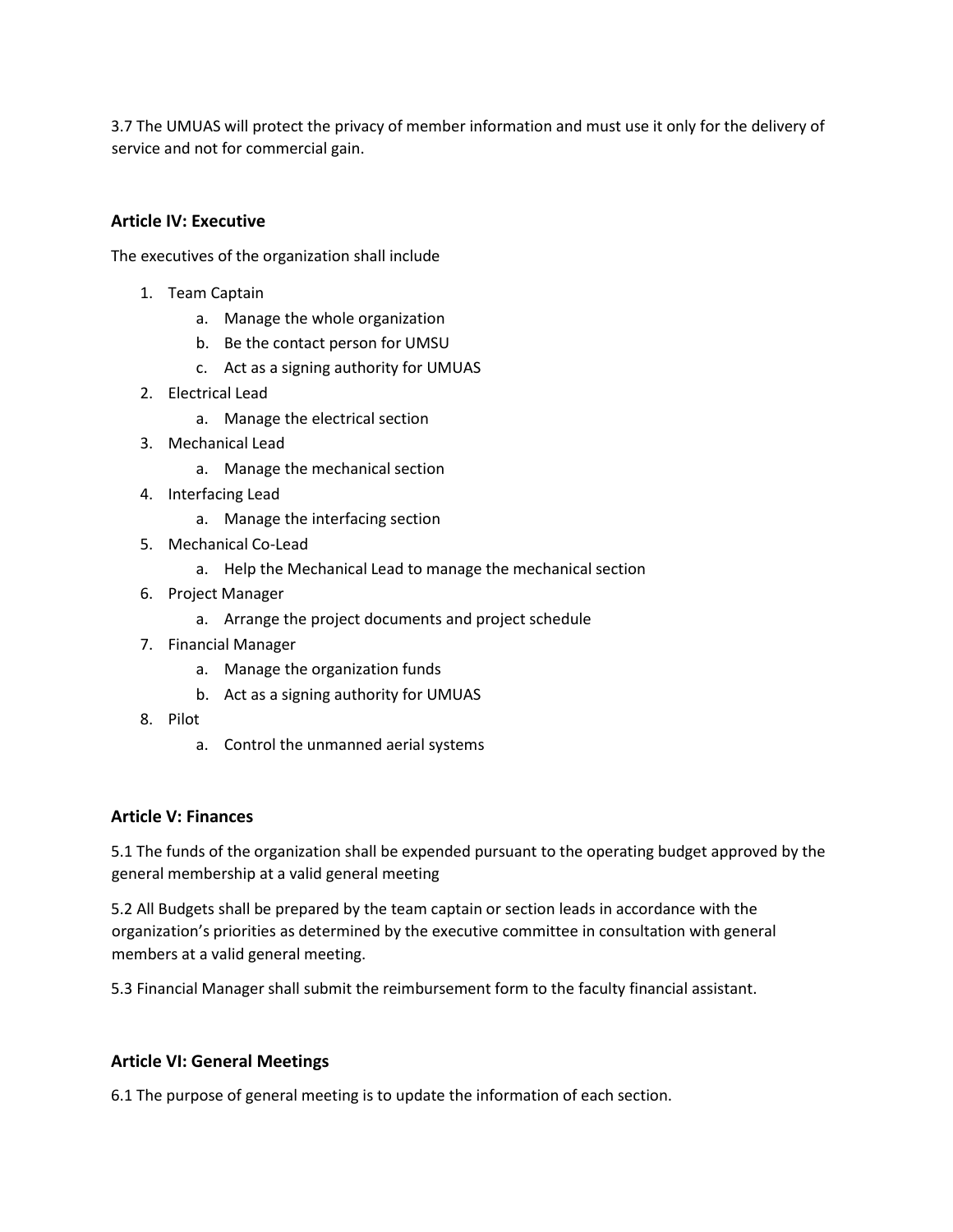6.2 The general meeting shall happen weekly.

6.3 The executive shall participate in each general meeting.

6.4 General meetings will be facilitated by the team captain of the organization. The President shall be responsible for:

6.41 Formulating and distributing an agenda for each meeting.

6.42 Ensuring appropriate conduct and leading the meeting in an efficient, reasonable manner.

6.43 Moderating the discussion at meetings according to the agenda.

## **Article VII: Emergency Meetings**

7.1 Emergency meetings can be called for extenuating or unforeseen circumstances that may arise from time to time.

7.2 Notice of these meetings must be provided a minimum of 24 hours in advance through email.

# **Article VIII: Compliance with UMSU and UMSU Clubs Policies and Procedures**

UMUAS will follow all bylaws, policies, and procedures of the University of Manitoba Students' Union (UMSU) especially those found in the UMSU Student Clubs Policies and Procedures document.

# **Article IX: Executive Elections and Terms of Office**

All UMUAS elections for the upcoming year will occur no later than March 31st on an annual basis.

Prior to the election, the Executives shall appoint a Chief Returning Officer (CRO) to oversee the elections; the CRO does not have to be a member of UMUAS, and cannot be a person who is running in the election.

The duties of the CRO are to:

- 1) Oversee and administer the elections for UMUAS
- 2) Publicize the elections to the membership of UMUAS
- 3) Hear and decide on any appeals or complaints related to the elections
- 4) Oversee and administer the counting of votes or ballots for the elections
- 5) Announce the results of the elections and inform UMSU of who next year's Executive will be

Voting for the upcoming year's Executive will be conducted as follows: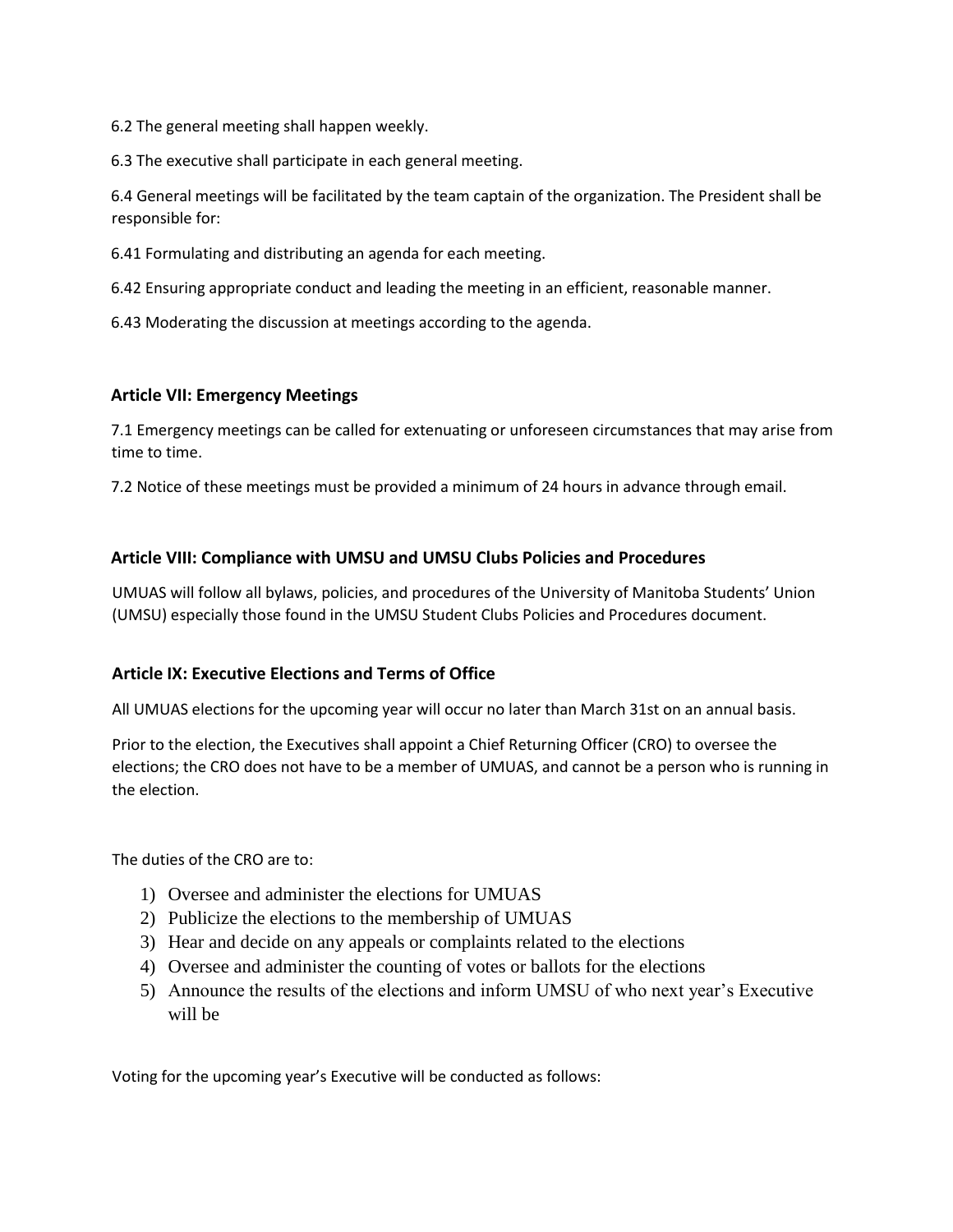- 1) Nominations for the elected positions will last for three days. Candidates who wish to be nominated should inform the CRO during that period, and must be a member in good standing of UMUAS at the time of their nomination.
- 2) Each nominated candidate is allowed to campaign on behalf of themselves and any slate (or team) they are a part of during the campaigning period, which will last for at least a week.
- 3) The CRO will collect a brief biography and campaign platform from each candidate and distribute them in an e-mail to all members of UMUAS prior to voting.
- 4) Voting will be open for at least two days, and will be held in a safe and secure location accessible to all members of the club. At least one poll clerk will be present at all times with the ballot box.
- 5) The ballots will be collected by the CRO and counted; results will be sent to candidates and UMUAS members.

# **Article X: Transition of the Executive**

- A. During the period from the end of the second week of April until the first day of May, when the new Executive team will assume office, it is the responsibility of the departing Executives to orient the newly elected Executive Officers to their jobs. This includes teaching the incoming Executives about student club and UMSU policies and procedures, transitioning club records and materials (including office, locker combinations, all passwords to all student club social media accounts, and the club's bank account), and preparing the new Executives to be effective in their roles for the next year's work.
- B. It is the responsibility of the departing President to ensure that all student requirements to UMSU, including submission of a complete Executive Transition Form and the removal of all student club records and materials from the club office and locker, have been fulfilled before the incoming Executives assume office.
- C. It is the responsibility of the departing President and Vice-President Finance to bring all accounts up to date to the end of the fiscal year, and to prepare any required financial statements of the club. In addition, the outgoing President and Vice-President Finance must arrange with the respective incoming Executives for the transition of the student club's bank account(s) into the incoming President's and Vice-President Finance's names. These tasks are to be completed and their credentials delivered to the new Executives no later than the last day of April.
- D. It is the responsibility of the incoming Executives to assume custody of all student club records and materials and accountability for all financial activities of UMUAS (as